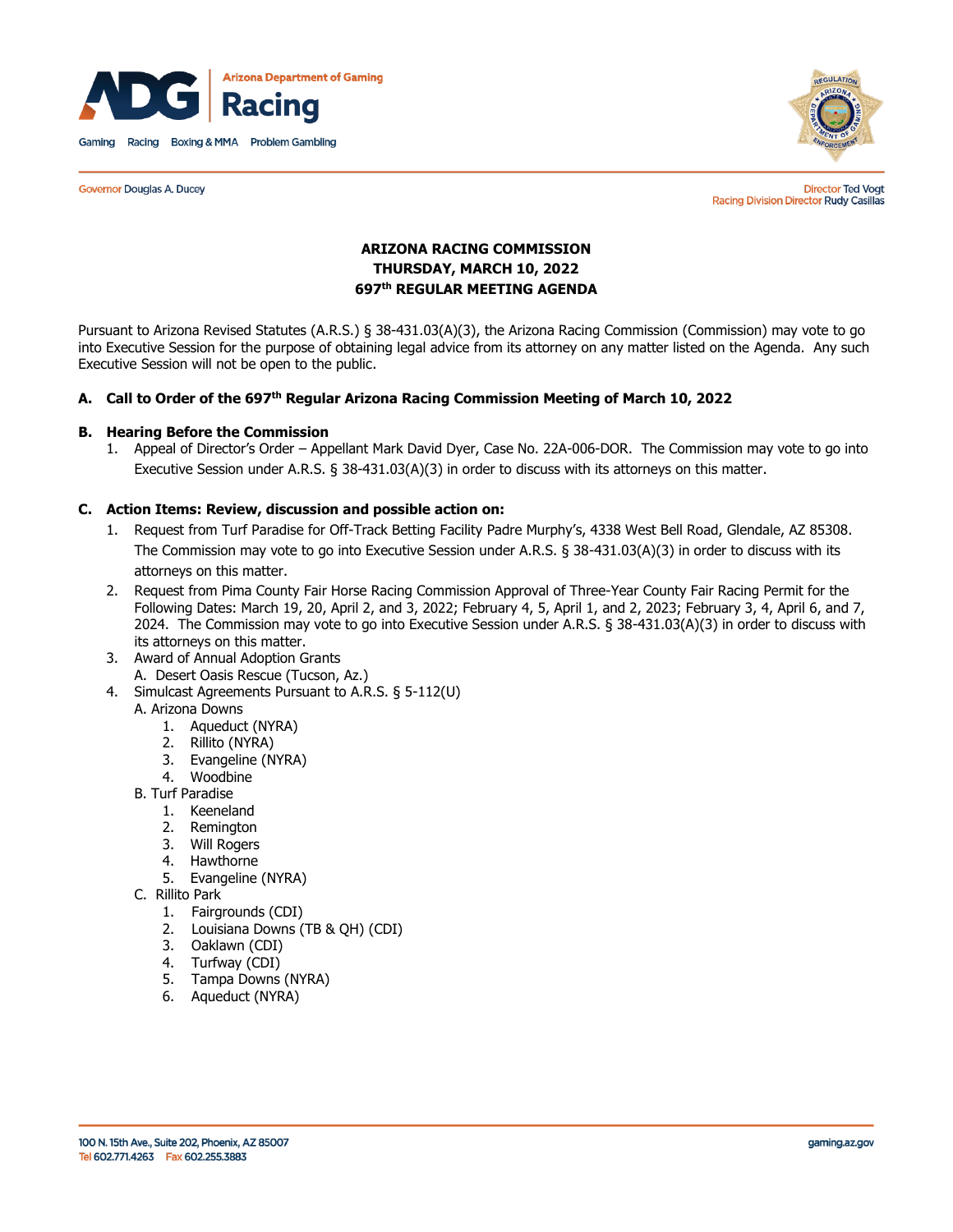- 5. Simulcast Horse Racing Import Signals Pursuant to IHA Section 3004(a)(3) A. Arizona Downs
	- 1. Aqueduct (anticipated dates **03/28/2022 – 04/24/2022**)
	- 2. Rillito (anticipated dates **03/10/2022 – 04/03/2022)**
	- 3. Evangeline (anticipated dates **04/06/2022 – 08/27/2022)**
	- 4. Woodbine (anticipated dates **04/16/2022 – 12/31/2022)**
	- B. Turf Paradise
		- 1. Keeneland (anticipated dates **(04/08/2022 – 11/05/2022))**
		- 2. Remington (anticipated dates **(03/03/2022 – 05/28/2022))**
		- 3. Will Rogers (anticipated dates **03/21/2022 – 05/25/2022)**
		- 4. Hawthorne (anticipated dates **04/02/2022 – 12/31/2022)**
		- 5. Evangeline (anticipated dates **04/06/2022 – 08/27/2022)**
	- C. Rillito Park
		- 1. Fairgrounds (anticipated dates **03/10/2022 – 04/03/2022)**
		- 2. Louisiana Downs (TB & QH) (anticipated dates **03/10/2022 – 04/03/2022)**
		- 3. Oaklawn (anticipated dates **03/10/2022 – 04/03/2022)**
		- 4. Turfway (anticipated dates **03/10/2022 – 04/03/2022)**
		- 5. Tampa Downs (anticipated dates **03/10/2022 – 04/03/2022)**
		- 6. Aqueduct (anticipated dates **03/10/2022 – 04/03/2022)**

## **D. Information Reports**

- 1. Track Safety Report(s) (Susan Gale, DVM/Brian Duncan)
- 2. Budget Report (Director Casillas/Jason La Forest)
- 3. OTB Approval Granted by Director (Director Casillas)
- 4. Report on International Horseracing Integrity Act (Wm. Leroy Gessmann, HBPA)

#### 5. Permittee Reports – **Not to exceed 3 minutes**

- a. American Greyhound Racing
- b. Arizona Downs
- c. County Fairs
- d. Rillito Park
- e. Tucson Greyhound Park
- f. Turf Paradise
- 6. Optional Industry Stakeholder Association Updates (limited to officers or officially designated spokesperson) **Not to exceed 3 minutes**
	- a. Arizona Counties Racing Association
	- b. Arizona Quarter Horse Racing Association
	- c. Arizona Thoroughbred Breeders Association
	- d. Horsemen's Benevolent & Protective Association
	- e. Jockey's Guild

#### **E. Commission Reports**

- 1. Summary of Current Events Affecting the Arizona Racing Commission. A.R.S. § 38-431.02(K) Only Commission Members or the Director may report. No discussion or action may be taken on matters reported unless properly noticed for legal action or discussion.
- 2. Identification of Matters to be placed on future Agendas.